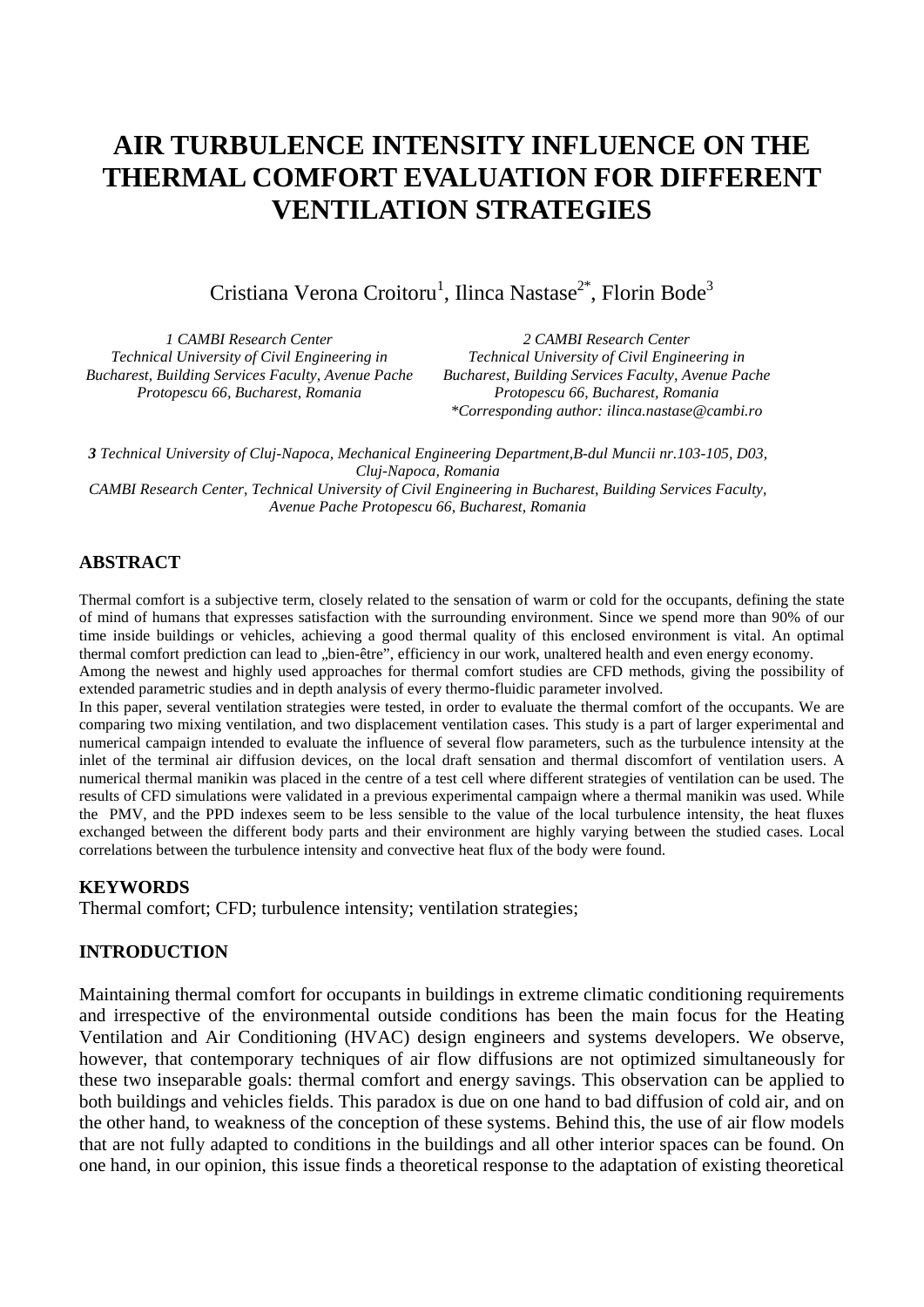models for different indoor (building or other enclosures) conditions, in terms of human thermal comfort.

Nowadays, we have the possibility of using advanced methods and devices both in terms of computing capabilities and experimental techniques. The existing thermal comfort models are all built with simplified assumptions, often limited because of available resources when they were conceived – over 30 years ago for the most used. We have today the opportunity to validate these models by taking into account the variation of several parameters, we also have the opportunity to correct them and to propose new models. On the other hand, a technical answer may come from the conception of the air diffusion devices which have to be optimized for improving mixing between supplied flows and their ambient in order to improve thermal. Nevertheless, this technical direction of research has to be preceded by the theoretical advances in improving the existing comfort models which seem to be inappropriate in many situations [\[5-8\]](#page-9-0).

In an article from 2001 [\[3\]](#page-9-1), the Professor Fanger, founder of the first "school" of thermal comfort research and "father" of this scientific field, indicated that the thermal comfort standards are outdated and following their prescriptions cannot lead to acceptable conditions for most users: "We need to reconsider the concept related to our comfort to achieve excellence in environmental quality. Our goal should be essential to provide fresh air, accompanied by a pleasant feeling, refreshing, without any adverse health effect and a comfortable thermal environment for all users." said the Professor in [\[3\]](#page-9-1). At the same time if we consider two bibliographic articles at a distance of 20 years - [\[4\]](#page-9-2) and [\[5\]](#page-9-0) – we can see that nothing has changed in definition and use of these models and evaluation indexes of interior ambiental comfort.

In this context this study is a part of a larger experimental and numerical campaign which is intended among other directions to study the influence of the turbulence intensity at the exit plane of the terminal air diffusion devices on the local draft sensation and thermal discomfort of mixing and personalized ventilation users.

We put this question to what extent the turbulence intensity of the flows generated by various air diffusion devices can affect the comfort and also what are the consequences of an "incomplete" assessment based on existing models? How is affected the design of ventilation and air conditioning due to the use of these models for pre-evaluation of interior parameters?

# **EMPLOYED METHOD**

## **Numerical case study**

Numerical simulations using a CFD approach using a RANS (Reynolds Averaged Navier Stokes) model were performed to study the airflow and heat transfer around a human body for several air diffusion strategies and for different values of the turbulence intensity at the jet inlet (see Table 1). The virtual thermal manikin was placed in a test cell (Fig. 1a) which is a reproduction of a real laboratory facility [10]. Figure 1a, gives the dimensions of the test cell and position of the thermal manikin. In Figure 1b are presented different inlet and outlet conditions studied through numerical simulation corresponding to the four cases, marked below and where the inlets are coloured with blue and the outlets with red. We define two virtual median plans of the manikin: - the median plane, passing through the heart (in green in Fig. 1 b) – **coronal plane**, and the transverse median plan, symmetric – **sagittal plane**.

Case 1 and Case 2 (**M1** and **M2)** are mixing ventilation distributions where the inlet device is placed at the upper part of the room and the outlet at the lower part (M1) and, vice-versa, the inlet at the lower part and the outlet at the upper part of the room respectively (M2). Case 3 **(D1)**, represents the simulation of a displacement ventilation strategy, the inlet device being considered as the entire duct surface, indicated with yellow in Fig. 1 a and in blue in Fig. 1c. For Case 4 **(D2)**, we considered the inlet on the whole front wall. Mixing ventilation implies supplying an air jet with relatively high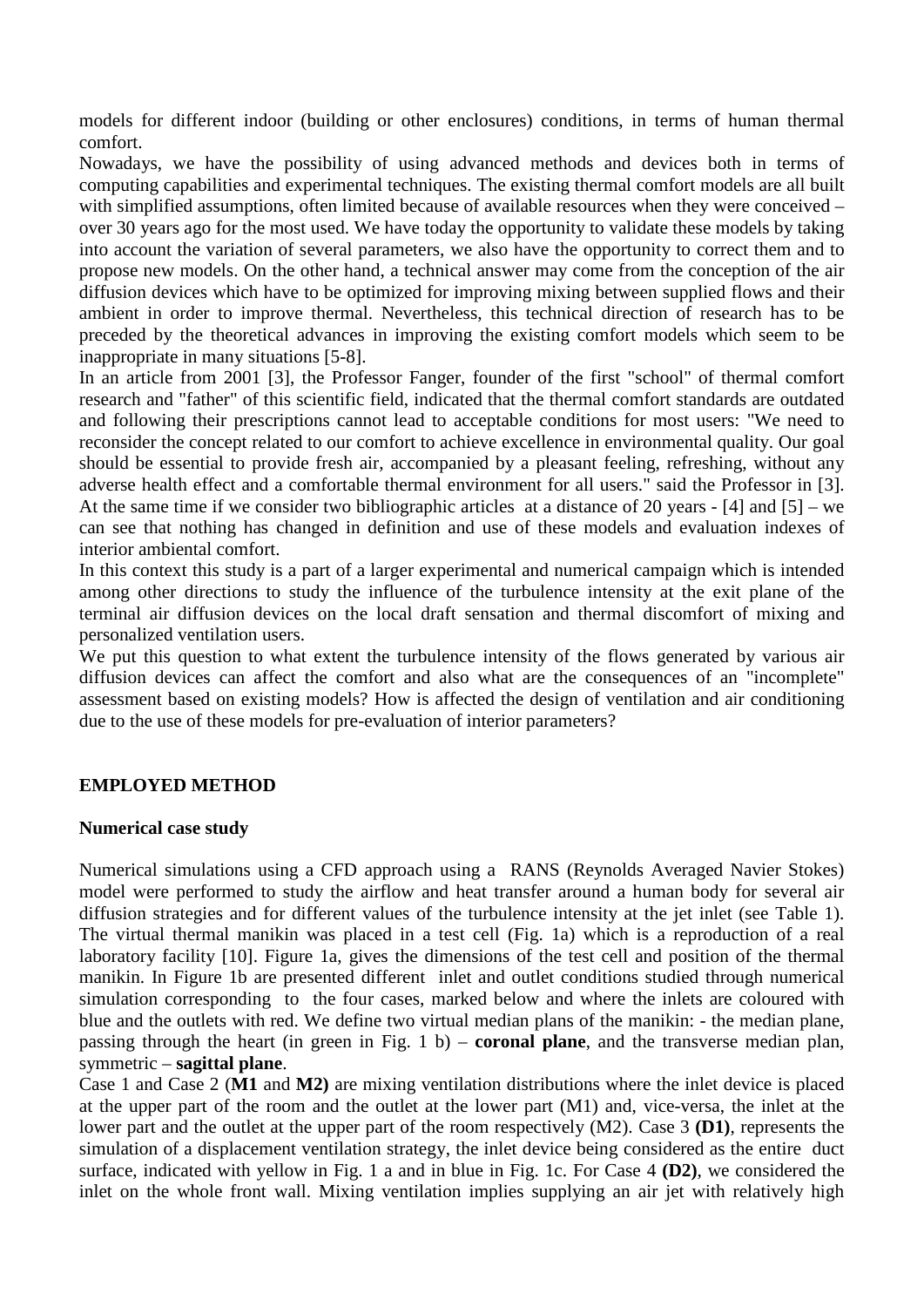velocity and high air change rates. The velocities in the occupancy zone and the noise level must be under certain limits. In the displacement case, the inlet is positioned directly in the occupied zone, with low air velocity and temperatures. Hot and polluted air is evacuated in the upper part of the room. The efficiency of the ventilation system depends on the interior configuration. Piston-type ventilation strategy is a particular case of displacement ventilation, where the whole surface of a wall is used as an inlet device. The principal demand is to have low velocities and turbulence intensities. For our case, the air exchange rate is over 200  $h^{-1}$ . This strategy is applied for white chambers, operating rooms etc. [\[13\]](#page-9-3) . All studied inlet velocity and turbulence conditions are given in Table 1



Fig.1: a) Possible inlets in the test celle, b) Human body parts: 1- Head, 2- Torso, 3-Right arm, 4-Left arm, 5-Left Leg, 6- Right Leg, sagittal plan (purple) and coronal (green)c) Inlet and Outlet definition for the four studied cases

The accuracy of a CFD simulation depends, in a high percentage, on the way of reproducing the geometry that defines the calculation domain and the heat sources. The approach used here is based on freely available geometry from the MakeHuman project [11] that was meshed in an automatic unstructured grid generator HEXPRESS from Numeca [12]. The virtual manikin has a height of 1.88 m and a body surface of  $1.9 \text{ m}^2$ . This way, the virtual manikin has 18 distinctive segments which can be "controlled" separately. However in this study we grouped the segments by three in order to obtain larger regions which are similar to the ones of the experimental thermal manikin. Three segments from one region have the same number in Fig.1b (i.e. head, body, arms and legs). The meshing process consisted of 5 steps: initial mesh generation, mesh adaptation, mesh snapping, mesh optimization and viscous layer insertion. During the final step, a viscous layer was inserted over the surface of the human, using 20 layers with a first layer thickness of 0.2 mm and a growth factor of 1.13 (Figure 1 c) [13]. The result was a mesh with a total of 2.2 million cells which was imported in Fluent 12. A mesh dependency study was conducted and showed that this grid was fine enough in order to obtain stable results.

The boundary conditions used during the numerical study considered the walls being at a constant temperature of 20°C. The surfaces of the different segments of the virtual manikin were considered as having temperatures which were previously determined on a thermal manikin using an infrared camera (see Table 2).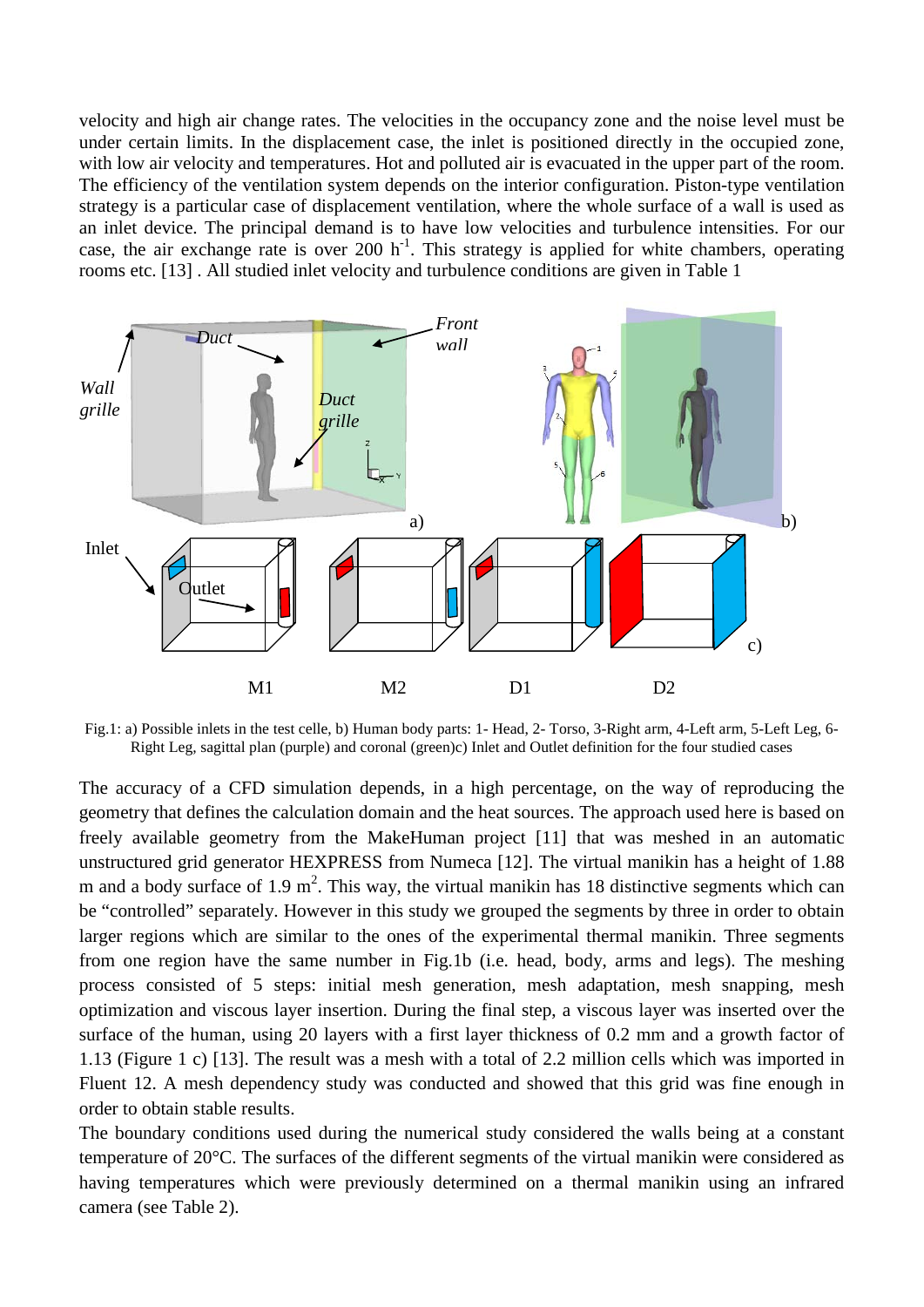| <b>Ventilation</b><br>strategy | <b>Inlet position</b>               | <b>Imposed inlet</b><br>velocity | <b>Imposed turbulence velocity</b>                 | <b>Inlet</b><br>type | <b>Outlet</b><br>type |
|--------------------------------|-------------------------------------|----------------------------------|----------------------------------------------------|----------------------|-----------------------|
| M <sub>1</sub>                 | Upper part-wall grille              | $2 \text{ m/s}$                  | $0\%, 3\%, 10\%, 30\%, 50\%$                       |                      | Pressure              |
| M <sub>2</sub>                 | Lower part-duct grille<br>$\bullet$ | $1 \text{ m/s}$                  | 3%, 10%, 30%                                       |                      |                       |
|                                |                                     | $2 \text{ m/s}$                  | 3%, 10%, 30%                                       | Velocit              |                       |
| D1                             | $\bullet$ Duct                      | $0.3 \text{ m/s}$                | 3%, 10%, 30%                                       | y inlet              | outlet                |
| D2                             | $\bullet$ Front wall                | $0.2 \text{ m/s}$                | $0\%, 3\%, 10\%, 30\%, 50\%$                       |                      |                       |
|                                |                                     | $0.3 \text{ m/s}$                | $0\%, 5\%, 3\%, 10\%, 15\%, 20\%$<br>25%, 30%, 50% |                      |                       |

Table 1: Studied cases: velocity and turbulence intensity values imposed at the inlet and other boundary conditions

|           | Body surface     |                |                  |                 |  |
|-----------|------------------|----------------|------------------|-----------------|--|
| Head      | Body<br><u>т</u> | Arms           | Legs<br>$(5, 6)$ | Walls           |  |
| $34.2$ °C | $31.9^{\circ}$ C | $30^{\circ}$ C | $26.8$ °C        | $t=20^{\circ}C$ |  |

Table2: Temperature boundary conditions for the CFD study

A "second order discretization" method was used for the calculation of convective terms and the SIMPLE algorithm for pressure-velocity coupling. The chosen turbulence model was k-ω standard [14] with low Reynolds number correction. The radiation flux was calculated by using the "surface-tosurface" model which allows setting the radiation surfaces. Convergence solution is assumed to be achieved when the dimensionless residuals of the flow equations are less than  $10^{-3}$ .

## **Experimental validation**

In this study, Particle Image Velocimetry measurements were used for validation. They targeted experimental validation of the velocity distribution obtained by numerical study of convective flow above the manikin's head and of the airflow released by an inlet device from a classical mixing ventilation case. The validation test consisted in compare a mean field of the velocity magnitude from PIV measurements (the employed PIV system is described in [10]) in the sagital plane above the manikins head, and the numerical velocity field, in the case M1. In Fig.3 we compared the two components of velocity fields W and U and the plan distribution of velocity magnitude obtained from PIV measurements and numerical simulations using the k-omega SST model. In this figure, we can see the existence of a smaller convective flow in the direction of the forehead, which meets the main convective flow. This secondary flow seems to meet with another flow coming from behind the manikin. General shape of the three fields is similar and we emphasize that k-omega SST model satisfactorily reproduces the dynamics of convection plume.

Even if the stagnation region is more extended in the experimental case, the two contour plots display some common characteristics: the presence of a smaller flow coming along the forehead which is reuniting with a stronger plume above the head. This latter flow seems to be connected with another plume coming from the back of the manikin. The values of the velocity magnitude from both numerical and experimental fields are very similar to the ones presented by Sorensen and Voigt [2].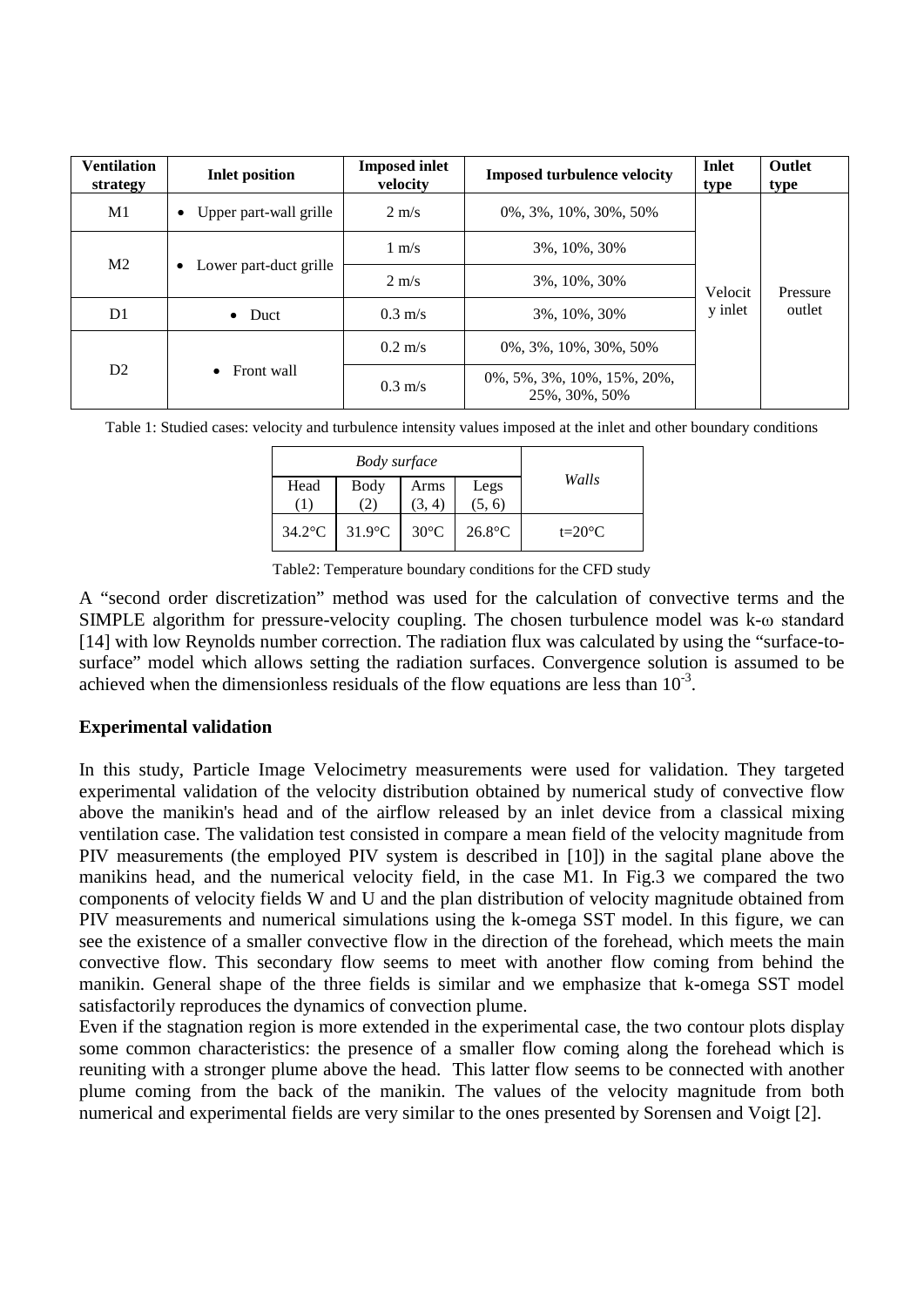

Fig 3. Velocity field comparison –sagittal plan- with jet  $(Tu=10\%)$ : 1 – experimental, 2 –numeric a) Velocity magnitude [m/s] b) W component [m/s] c) U component [m/s]

#### **RESULTS AND DISCUSSION**

In the design of indoor environment, it is still not acknowledged that convection flows caused by heat sources like the human body plume may significantly affect the flow distribution in rooms [1]. Generally, attention is given only on the flow generated by the air diffusion terminal devices. As shown by Kosonen et al [1] the point of occurrence of the maximum air velocity in the occupied zone depends on the heat source strength and its distribution in the room. Thus, the air flows interaction in ventilated rooms is of great importance when estimating occupants' comfort. In this context, the second goal of this campaign is to take into account the presence of the human body thermal plume in order to obtain realistic conditions in both experimental and numerical investigations of air distribution in ventilated rooms.

As it has been shown by Fanger [\[14\]](#page-9-4), the velocities and the turbulent characteristics of the flows may generate a thermal discomfort translated by the sensation of "draught" as "an undesired cooling of the human body caused by air movement" [\[14,](#page-9-4) [15\]](#page-9-5). This way, we wanted to check first, the influence of the variation of the jet initial turbulence intensity on the behaviour of the global temperature and velocity fields inside the test cell. Therefore, in Fig. 4 and 5 we are presenting the temperature and velocity fields in both coronal and sagital planes for all studied cases, for two values of the turbulence intensity.

In the mixing ventilation cases, M1 and M2, the air surrounding the manikin seems to be well mixed, allowing nevertheless the observation of the thermal plume. Slight differences between temperature or velocity fields, for the two initial turbulence intensities might be observed, especially in the region of the convective plume flow. The turbulence intensity value seems to influence more the velocity and temperature distributions for the displacement ventilation case D1. As for the piston case D2, there is no obvious influence of the turbulence intensity on the fields in Fig. 4 and 5.

The CFD simulation results allow us to easily evaluate the PMV index as defined by Fanger. In Fig. 6 are given the corresponding distributions of the global PMV and PPD of the room for each studied case and each turbulence intensity level. While these indexes should be sensitive to velocity and temperature fluctuations, we couldn't find any variation with of their values with the turbulence intensity imposed at the several studied air diffusers.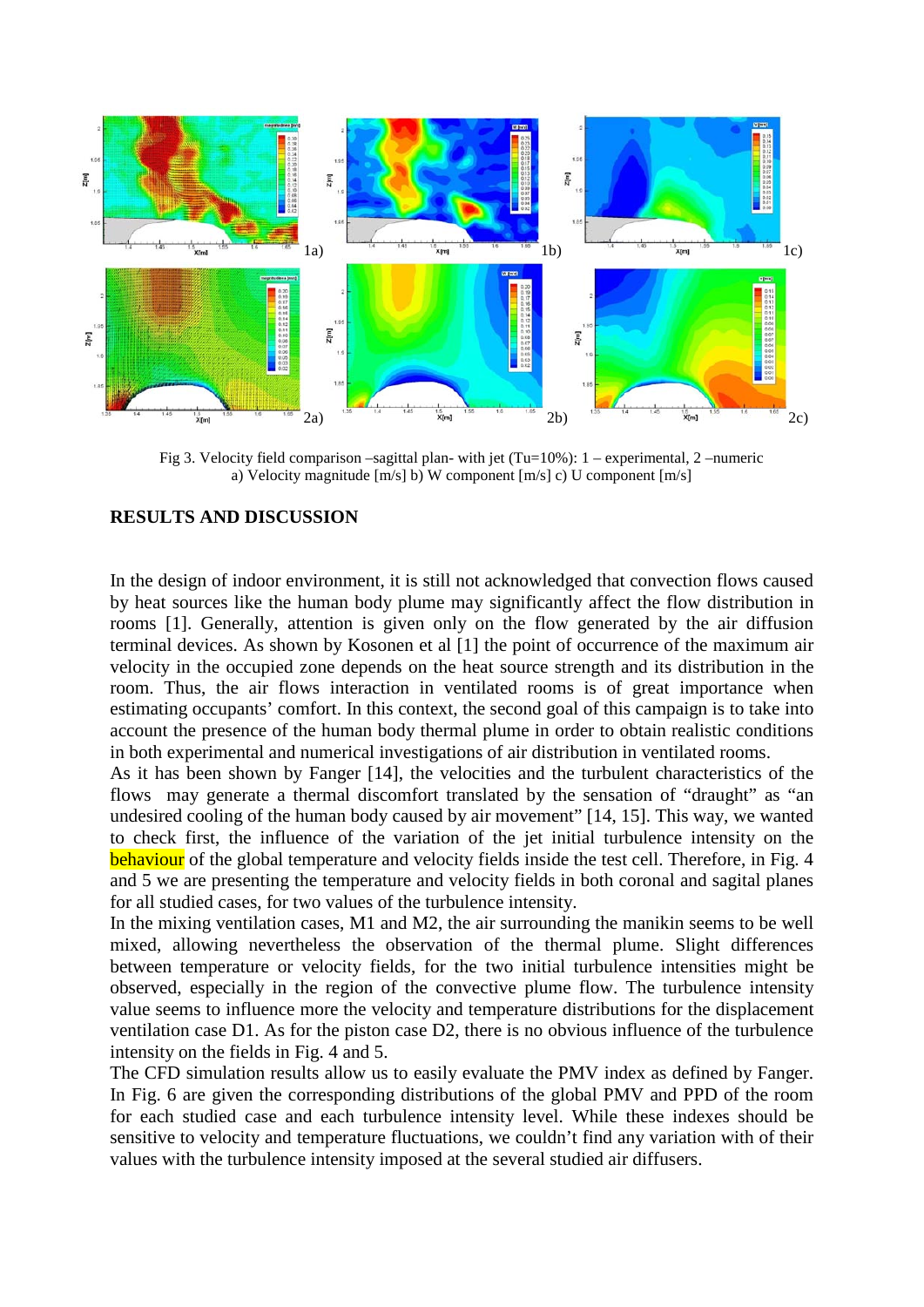

Fig.4: Temperature and velocity fields in the sagital plane for Tu=3% and Tu=30% for all studied cases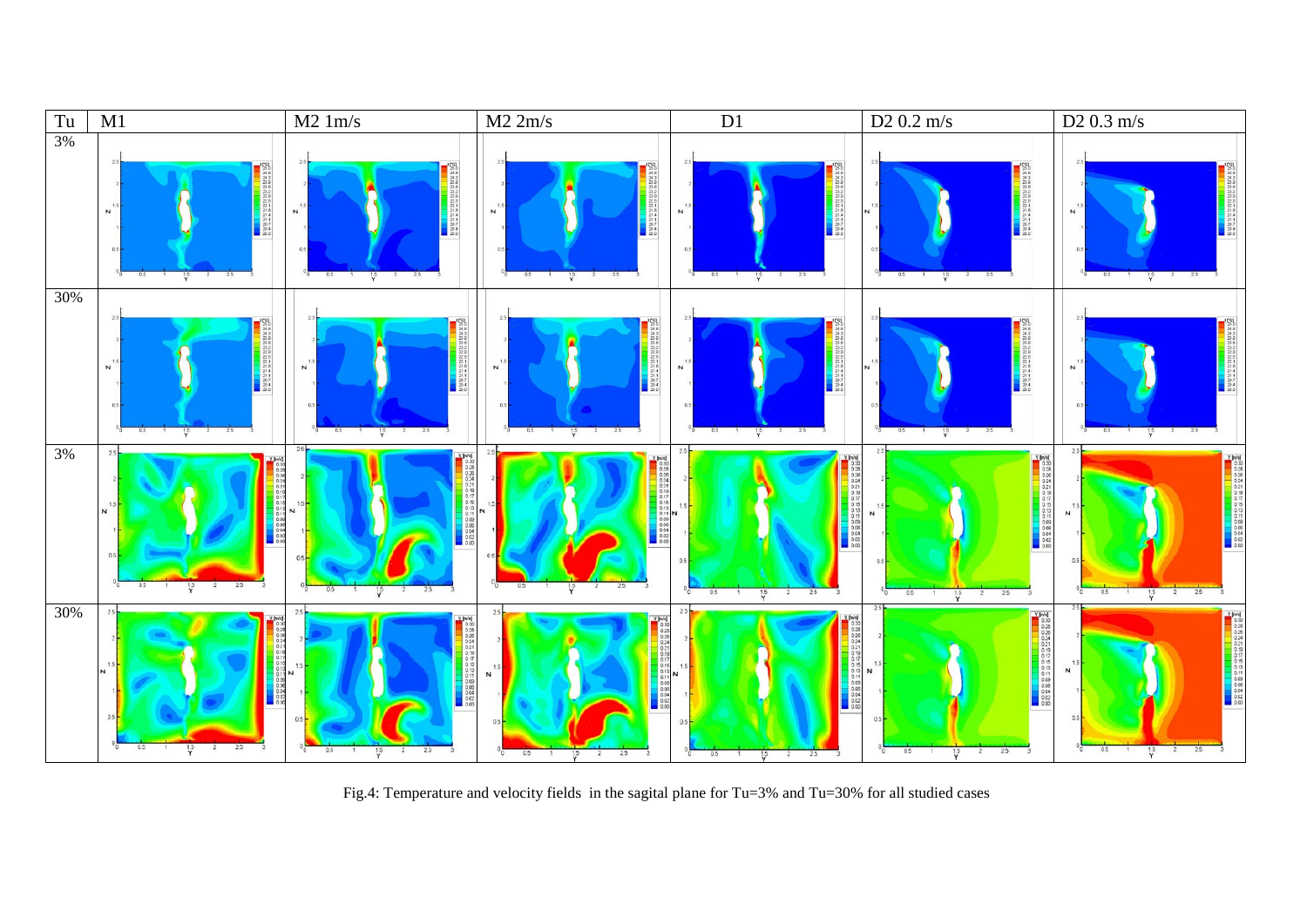

Fig.5: Temperature and velocity fields in the coronal plane for Tu=3% and Tu=30% for all studied cases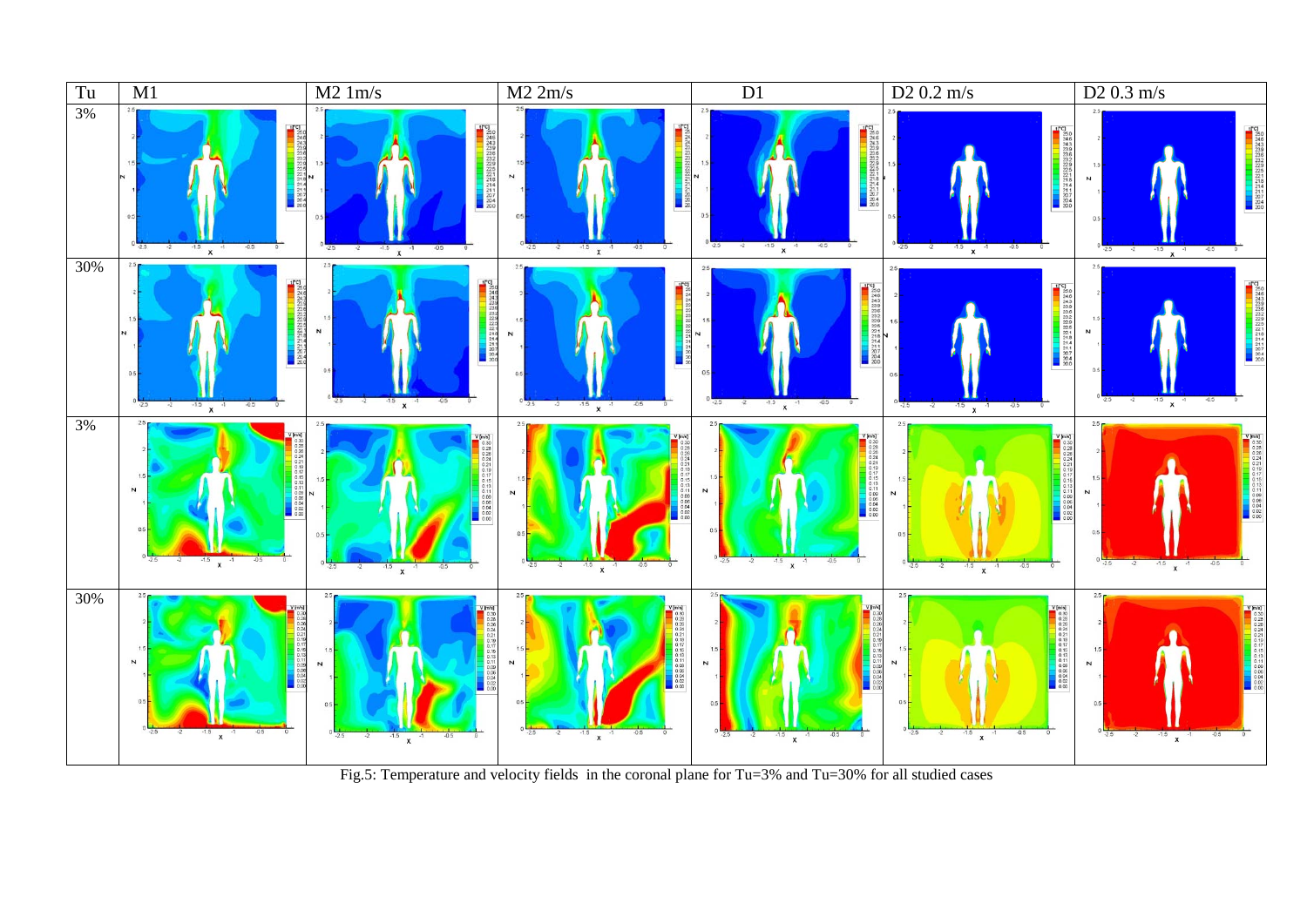

Fig. 6: Global PMV(a) and PPD (b) of the room for each studied case



Fig. 7: Average convective fluxes of each body part for M1 case

Another way of studying the thermal comfort implications in changing the initial turbulence level at the inlet of the jet flow is looking to the heat transfer between the manikin's body and its environment. This way we represented in Fig.7 average convective fluxes for different body segments, for the M1 case. From both figures it can be observed that a more intense heat transfer occurs for the head and **body** of the manikin in the case having the initial turbulence intensity  $Tu=10\%$ . As the fluctuations of the convective heat flux for different parts of the body (Fig.7) are quite important with the variation of the initial turbulence intensity at the jet inlet, they have to interfere with the local thermal comfort of the body. In the same time we saw that the PMV and PPD values are not sensitive to these fluctuations.

As it is obvious that the virtual body suffers a non-uniformly distributed convective heat transfer, with high variations between the different studied cases, it is necessary to employ another quantity being able to quantify these variations. A thermal comfort index employed in nonuniform thermal environments is the equivalent temperature *teq* which takes into account the combined effect of the local air temperature, local thermal radiation, local air velocity based on the local heat transfer rate at the skin surface [24]. The charts of the body parts sensations in Fig. 8, are showing strong differences between the considered turbulence intensities values in the case M1.

Given this dynamics of the convective fluxes we wanted to get insight into the local phenomena governing the thermal transfer occurring at local scales. Indeed, if we question ourselves which is the level of the local turbulence intensity influence on the thermal comfort and thermal transfer, the most appropriate approach would be to search possible correlations between the local turbulence intensities and local convective fluxes.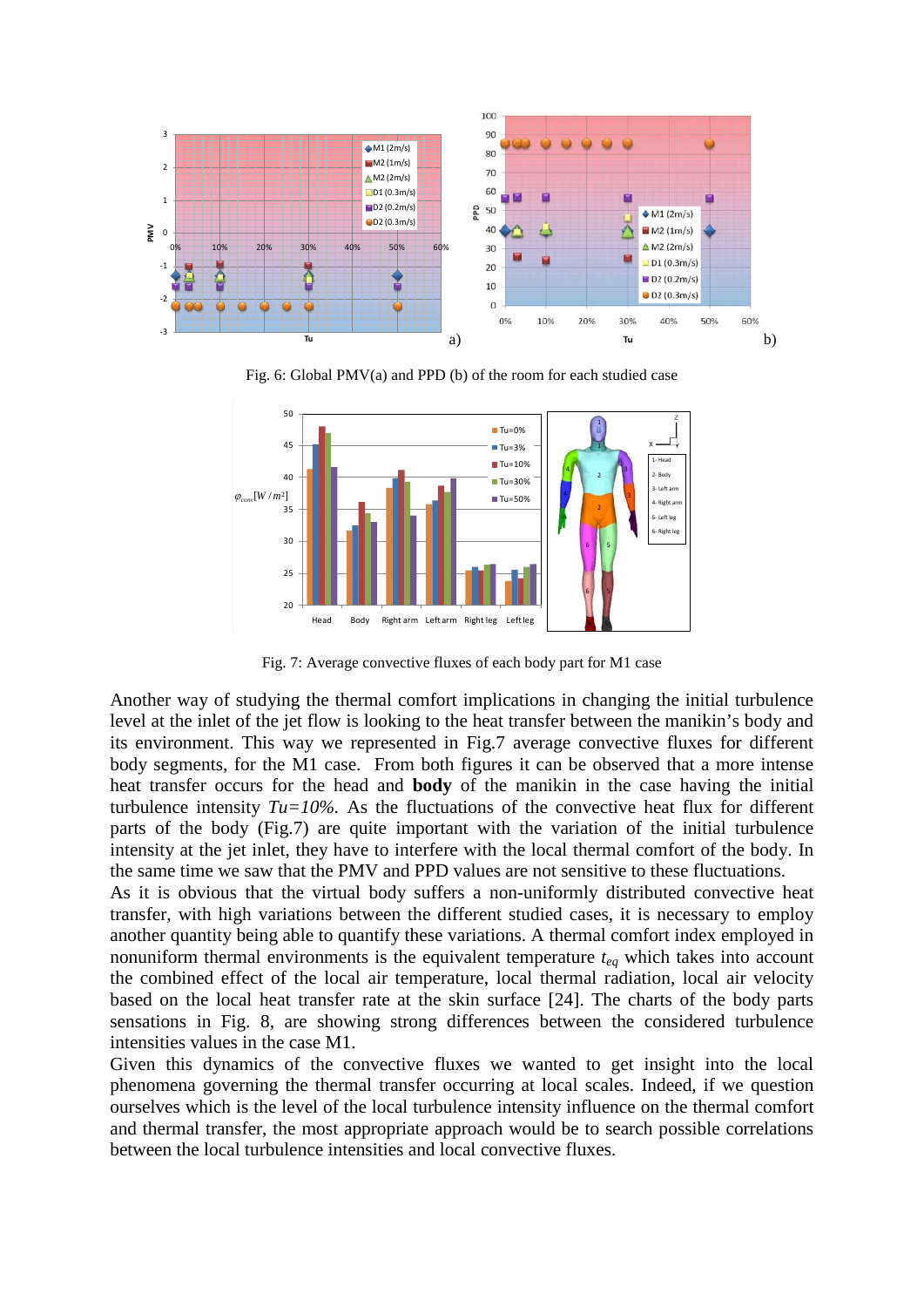Figure 9 is an example of such type of correlation that can be done between the turbulence intensity values and the local convective heat flux. As we can see in Fig. 9, in the region behind the legs, the convective heat flux is in the range of 25 W/m to 48 W/m, for all the mean turbulence intensities around the legs. For each case we observe an increase of approximately 14% on convective heat flux, with a maximum of 18% for the case mixing ventilation with inlet at the lower part of the room (Case 2B). The fact that the turbulence intensity has an important impact on heat transfer between the body and the environment is well known, but this hypothesis has never been quantified before in the literature. *We can observe that only by varying the inlet imposed turbulence intensity of the air we obtain important differences by quantifying the thermal effect.* This conclusion opens new research directions in which this parameter is seriously taken into consideration for evaluating thermal comfort.



Fig.8: Distributions of the equivalent temperature  $t_{eq}$  for M1 case: a) Tu=0% b) Tu=3%, c Tu=30%, d) Tu=10%, e) Tu=50%



Fig. 9: Correlations between mean values of turbulence intensities and convective heat flux in the legs region for all the studied cases